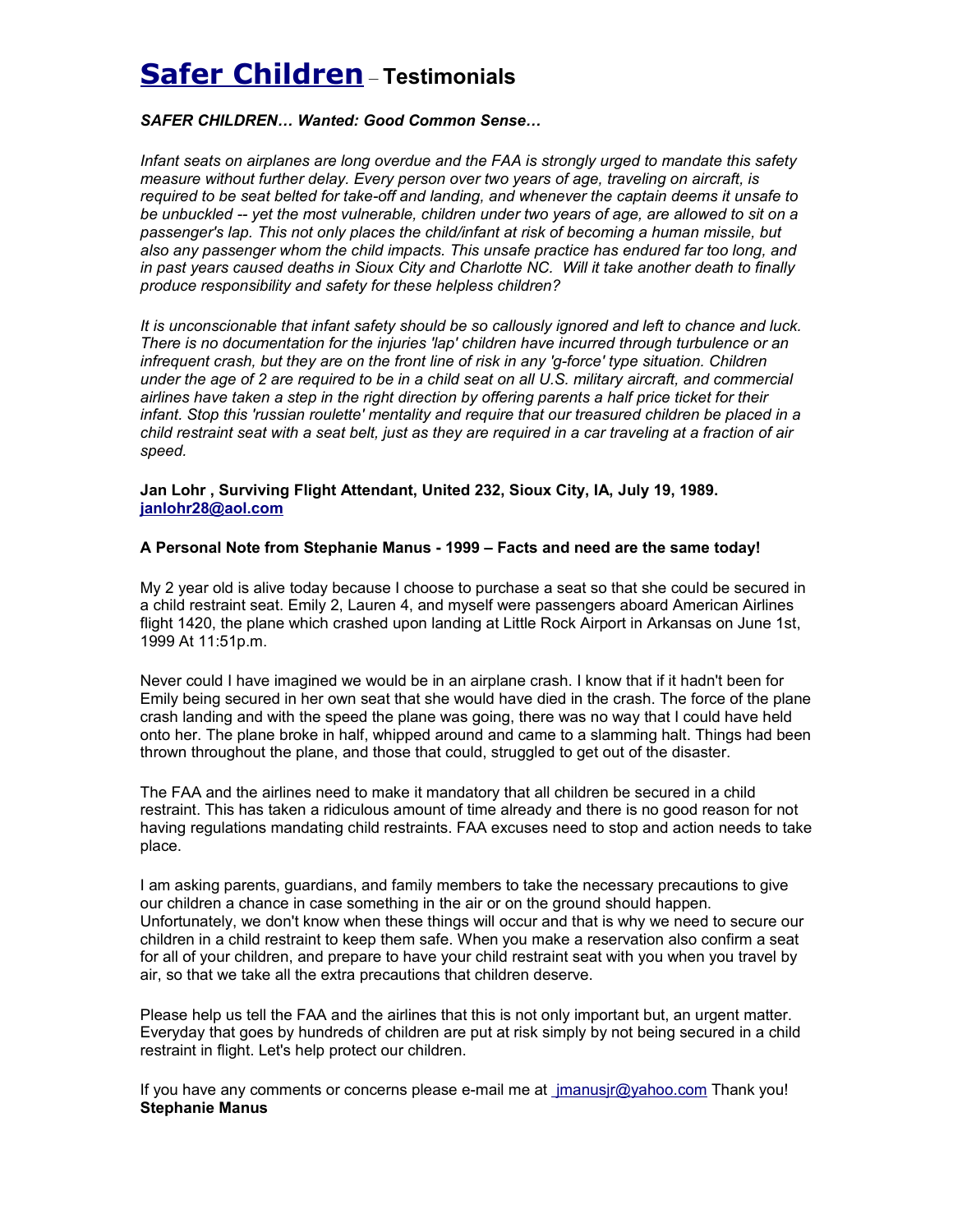## **From Vanessa Carrington – mother of two**

*"We reflect in disbelief to a time when children were in cars without car seats or seatbelts. How many lives could have been saved if we knew then what we know now? If airlines don't allow a passenger to keep a bag on their lap during taxi, take-off and landing, why would they allow a child on the lap? We know better and have the resources to require safety standards for those who cannot protect themselves. Safety for our children is our responsibility and their right."*

**Vanessa Carrington** -mother of two Mother on Pan Am 103 -December 21st, 1988 415-775-7009, San Francisco, California

## *"NADA/F* **GOALS" – We continue to support Required Child Restraint Seats (CRS):**

At the *NADA/F* 1998 Annual Meeting the membership unanimously endorsed the following: *"The FAA should direct the airlines to require that all passengers under the age of two be secured in a child restraint seat. All passengers should have safe transportation, especially our children. The FAA hue and cry that parents will take to the highways does not stand the test--planes are full of children over the age of two. All children should have a seatbelt on board a flight, as required for the rest of the passengers."*

December 15, 1999, Jane Garvey, FAA Administrator, stated that the FAA would mandate child restraint seats on airplanes for children under the age of 2. This followed years of recommendations by the NTSB, the Association of Flight Attendants, *NADA/F* and other safety groups. Children under age 2 can now travel as "lap children" on an adult's lap, which places them at risk of becoming human missiles during turbulence or an accident.

Fall 2001 *NADA/F* has asked Transportation Secretary Norman Mineta, FAA Administrator Jane Garvey, and/or President Bush to approve an Emergency Order to protect our children on commercial flights. Child restraint seats have been required since 1982 for children traveling in cars, traveling at 50-60 mph, a fraction of the 500-mph flight speed; and child restraint seats have long been required for all children on military flights.

As a consequence of the events that occurred on September 11, 2001, pilots are now permitted to take immediate response to in-flight dangers. Pilots at the aircraft controls may want to place their aircraft into unusual attitudes, such as near-acrobatic maneuvers, pulling high-Gs (both negative and positive), or a combination of control inputs in order to dislocate and thwart a threat. Pilots have informed us at *NADA/F* that they will be proactive to the fullest extent possible in saving their passengers and averting disaster. *NADA/F* wholeheartedly supports these heroic acts whereby lives can be saved.

Although such extreme actions may be necessary, they would cause abrupt changes in aircraft altitude not unlike clear air turbulence, when descent or ascent rates can instantaneously change at rates of 3000 to 4000 feet per minute (i.e., 60 to 70 feet per second), similar to falling three stories.

**In light of these potentially necessary maneuvers,** *NADA/F* **requested the following Emergency Order in fall 2001 for the safety of all passengers:**

## **· All children under the age of two are required to be in an approved child restraint seat. The approved seat should meet specific TSO, Technical Standard Orders, or, as an interim measure, meet certain standards used in the automobile industry.**

In summary, should pilots engage in defensive aerial maneuvers, unsecured passengers (especially infants and young children) are subjected to high rates of descent or ascent and are at risk of fatal injury in the same manner as caused from being thrown from a third floor window. Simple prevention and proactive regulation by the DOT and the FAA can prevent needless casualties and loss of life.

*NADA/F* member and former United Airlines Flight Attendant Jan Lohr stated,